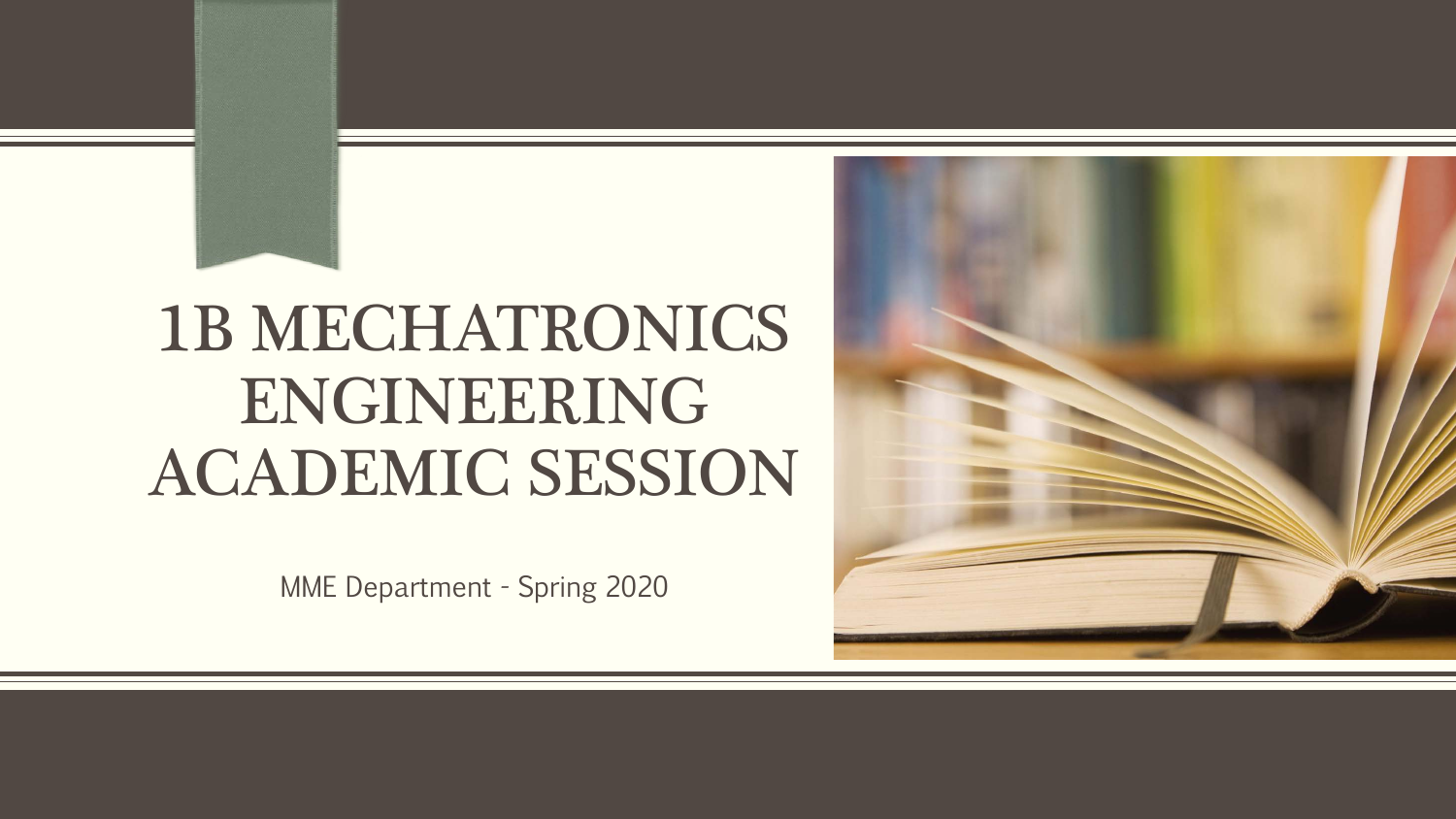- **People in the MME department**
- $\blacksquare$  Important websites and specific things to note in MME
- Overview of what is ahead
- **Mechatronics Engineering Degree Requirements**
- **EXEC** Course Enrollment and Quest information
- **Support for personal or extenuating circumstances**
- **Exchange & Student team opportunities**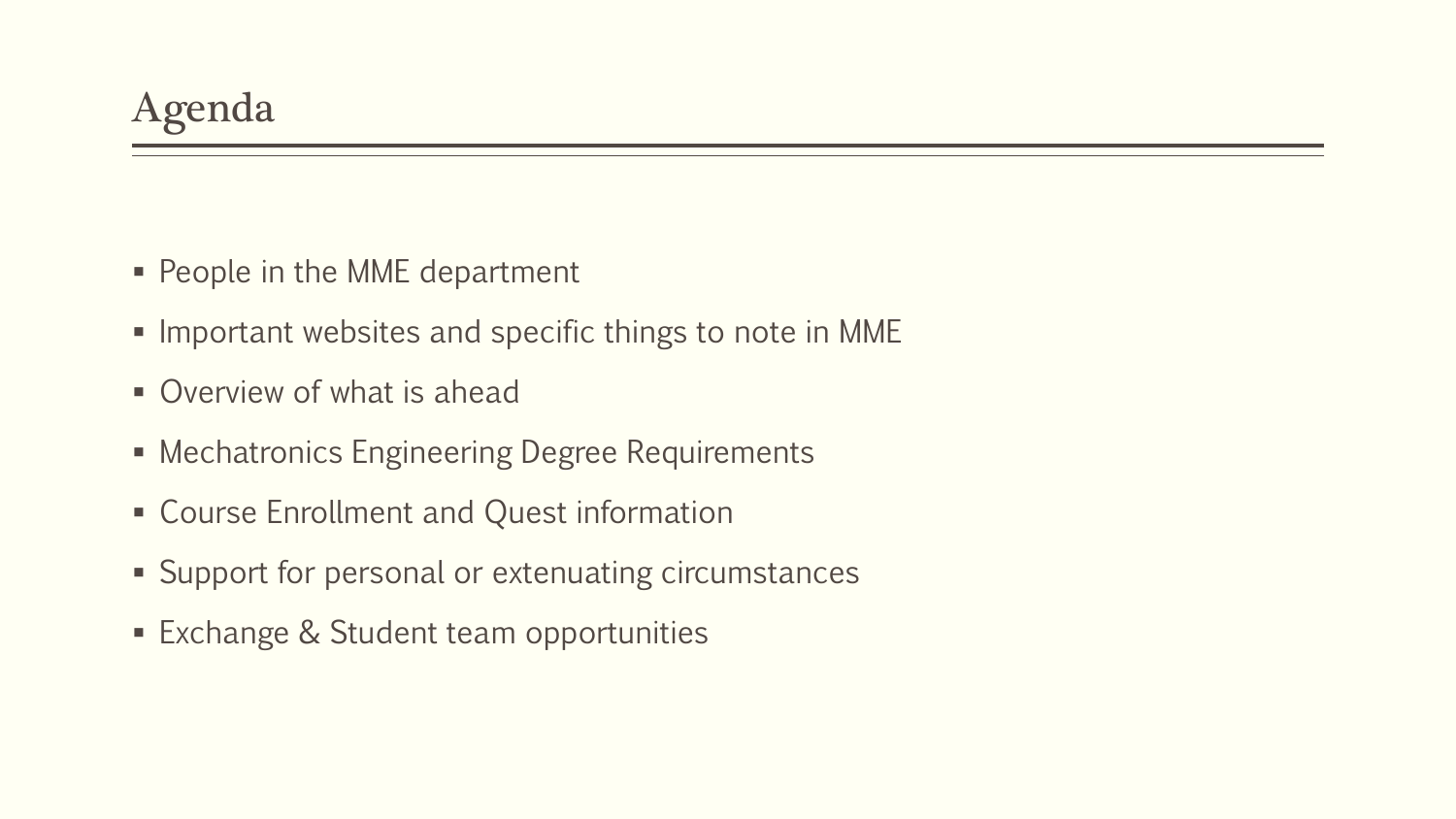### People in Mechanical and Mechatronics



Sam Vandekerckhove Student Wellness Co-ordinator

Michael **Collins** Professor, Associate Chair, UG studies

Megan Bester Interim Mechanical UG Advisor/Coordinator

Andrew Kennings Professor, **Director Mechatronics**  Liz Skibicki Mechatronics UG Advisor/Coordinato

r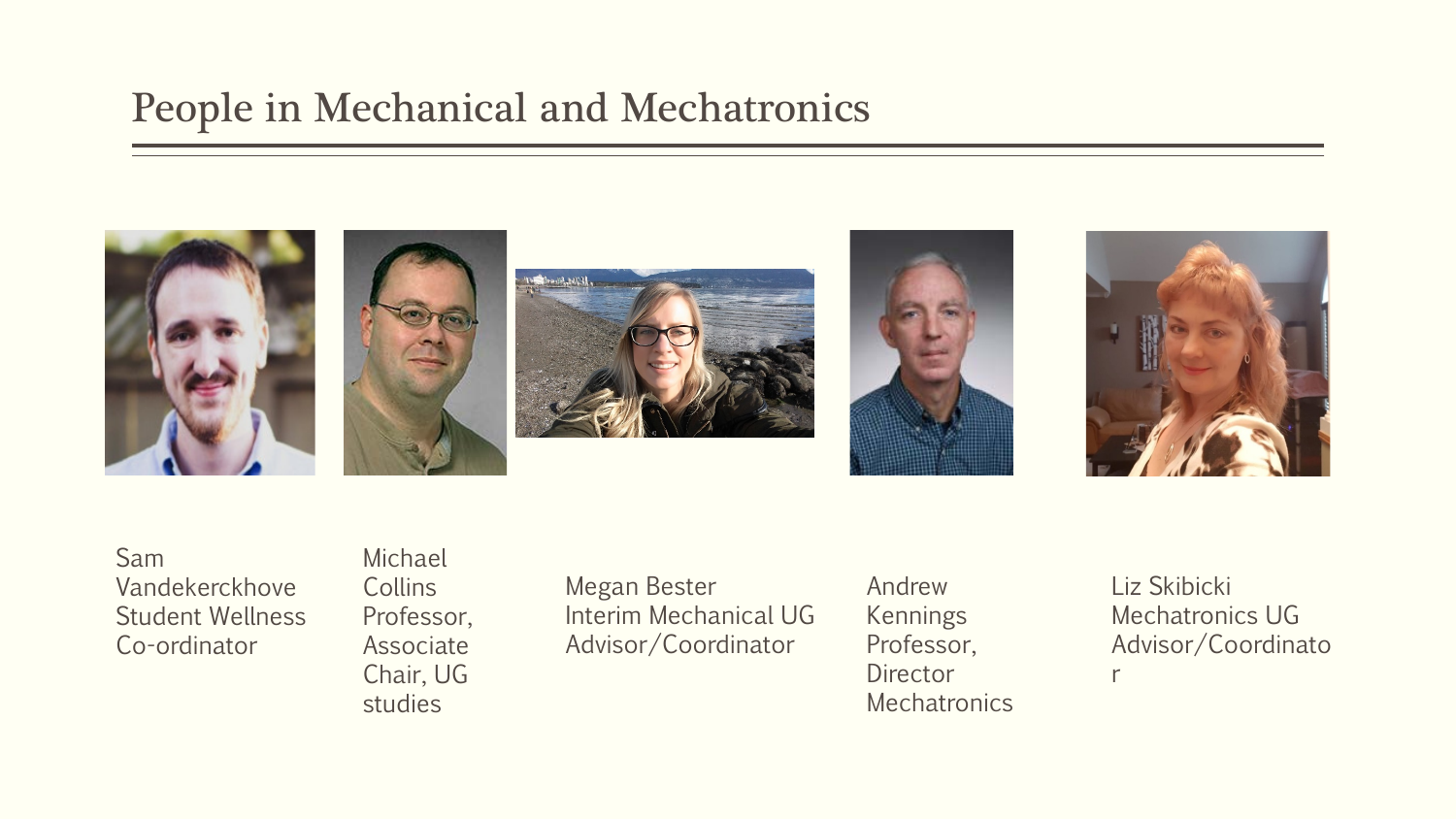# Important websites and information

Review the information for current Mechatronics students web page for important information and deadlines, lecture schedules, midterm & final exams and work report guidelines

[https://uwaterloo.ca/mechanical-mechatronics-engineering/current-students](https://uwaterloo.ca/mechanical-mechatronics-engineering/current-students-mechatronics-engineering/academic-issues)mechatronics-engineering/academic-issues

**Student/Faculty Committee** 

Each class elects two student representatives Meet generally every 2<sup>nd</sup> Thursday for lunch to discuss classes, any issues and to

resolve problems throughout the term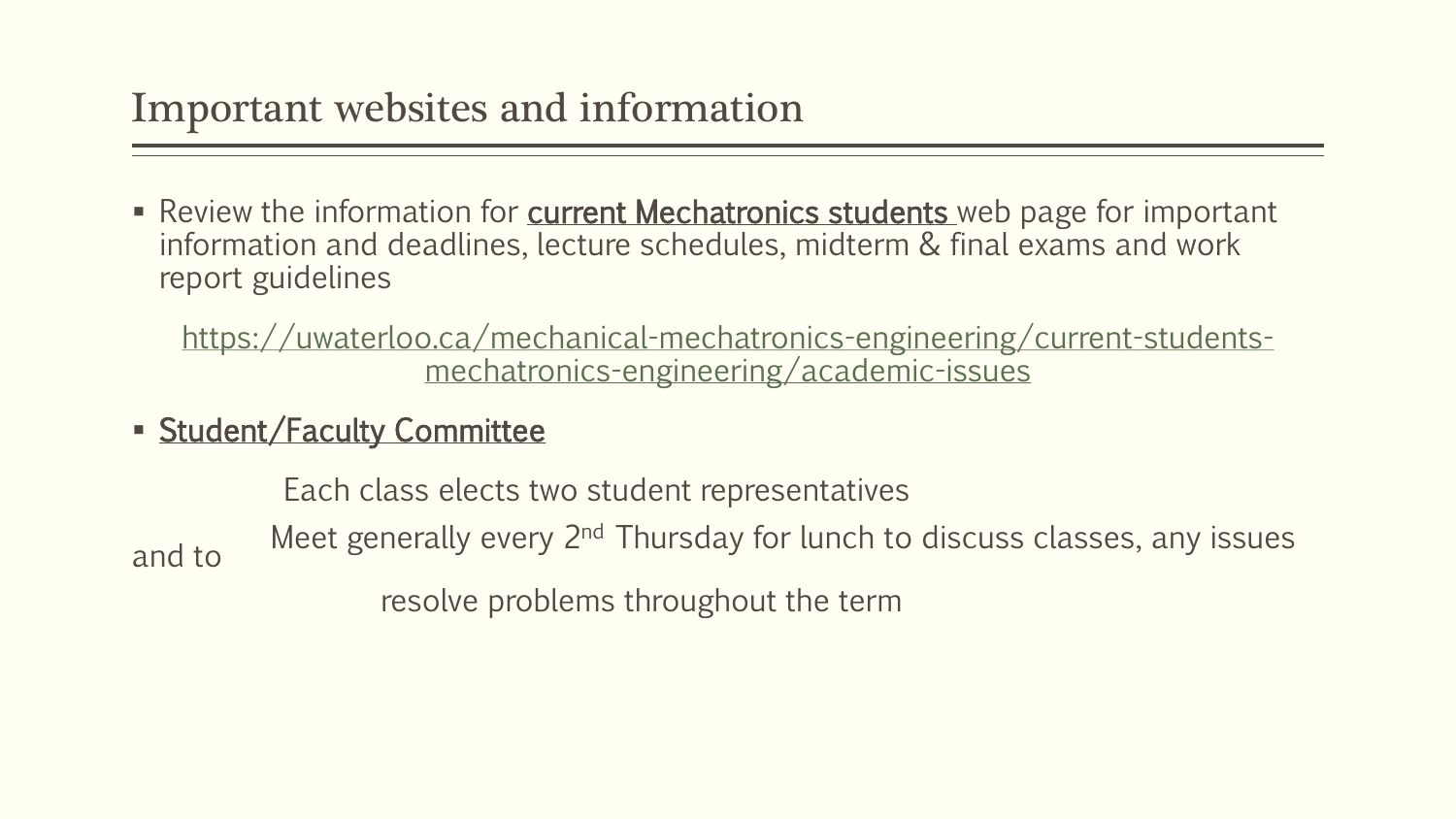### **Safety Module**

Safety module is mandatory and you will be required to do three quizzes along with signing off as an acknowledgment at the end. Failure to do this will result in not being allowed to participate in lab components.

#### **Mechatronics Engineering Curriculum**

Meets Canadian Engineering Accreditation Board (CEAB) requirements Graduation from a CEAB certified Engineering program satisfies the academic requirements for Licensing as a Professional Engineering in Ontario

#### • Accomodations with midterms & finals

If you have a coop interview or an academic interest (eg. team) during midterms or finals, these are not grounds for being accommodated.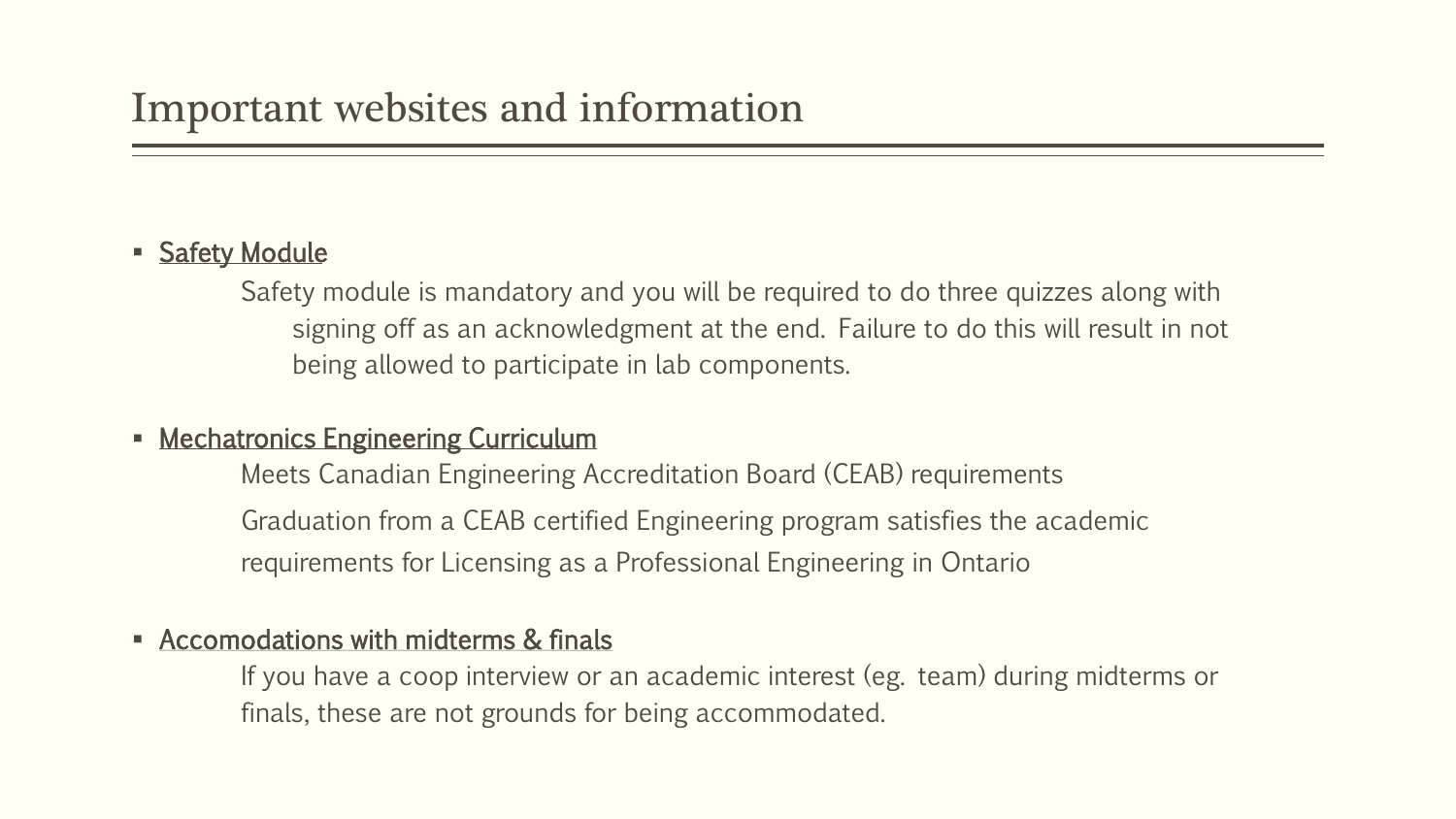## Explanation of Mechatronics Offerings

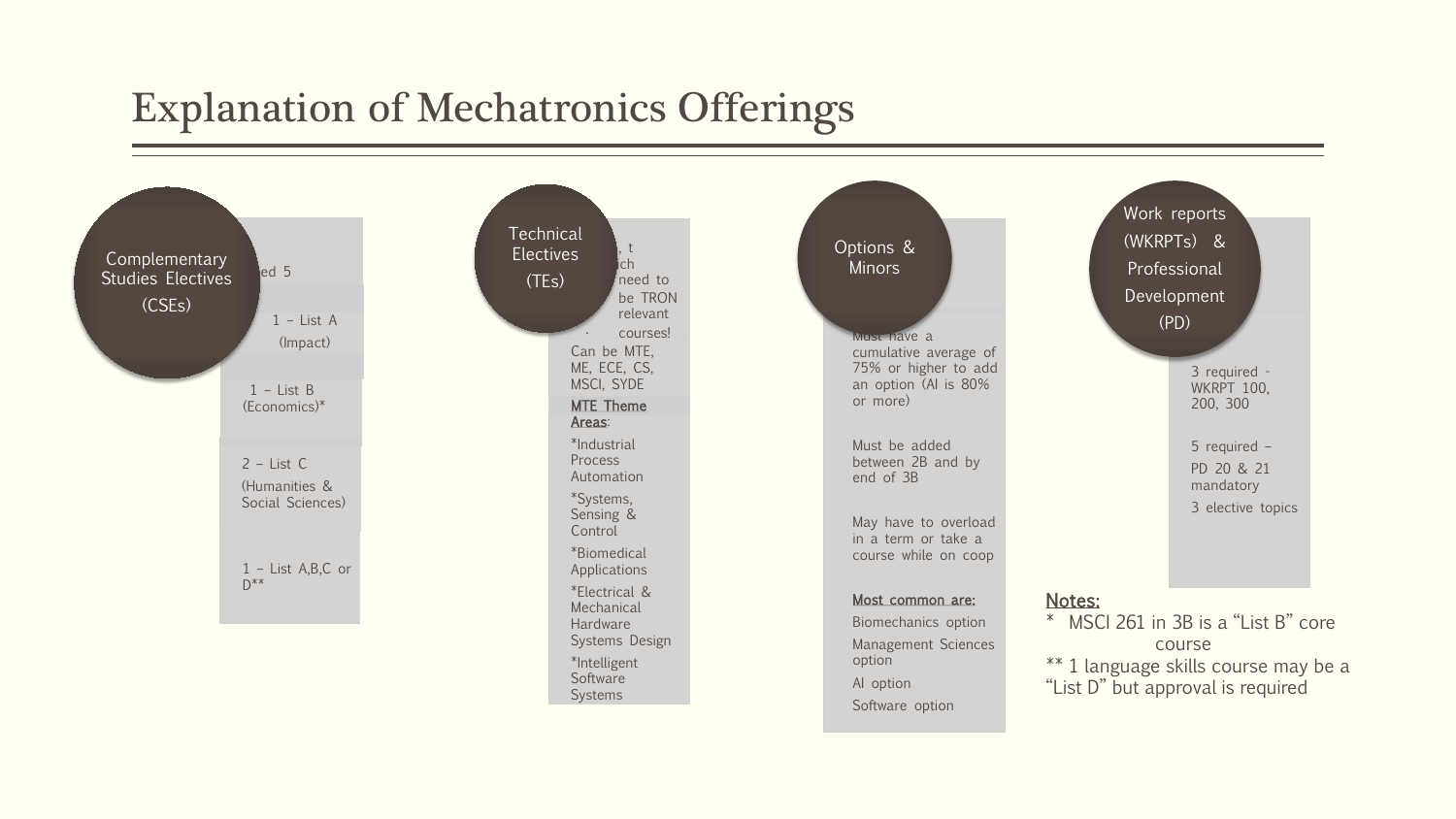| 1A | <b>CHE 102</b>  | <b>GENE 121</b>             | <b>MATH 115</b> | <b>MATH 116</b> | <b>MTE 100</b> |                 |               |                  |
|----|-----------------|-----------------------------|-----------------|-----------------|----------------|-----------------|---------------|------------------|
| 1B | <b>MATH 118</b> | <b>MTE 100B</b>             | <b>MTE 111</b>  | <b>MTE 119</b>  | <b>MTE 120</b> | <b>MTE 140</b>  |               |                  |
| 2A | <b>MTE 200A</b> | <b>MTE 201</b>              | <b>MTE 202</b>  | <b>MTE 219</b>  | <b>MTE 262</b> | <b>SYDE 182</b> | <b>CSE #1</b> |                  |
| 2B | <b>MTE 200B</b> | <b>MTE 203</b>              | <b>MTE 204</b>  | <b>MTE 220</b>  | <b>MTE 241</b> | <b>SYDE 252</b> | WKRPT 100     |                  |
| 3A | <b>ME 321</b>   | <b>MTE 300A</b>             | <b>MTE 309</b>  | <b>MTE 320</b>  | <b>MTE 325</b> | <b>SYDE 351</b> | WKRPT 200     |                  |
| 3B | <b>ME 351</b>   | <b>MSCI 261</b><br>(list B) | <b>MTE 300B</b> | <b>MTE 322</b>  | <b>MTE 360</b> | <b>MTE 380</b>  | WKRPT 300     | <b>CSE</b><br>#2 |
| 4A | <b>ECE 484</b>  | <b>MTE 400A</b>             | <b>MTE 481</b>  | TE #1           | TE #2          | <b>CSE #3</b>   |               |                  |
| 4B | <b>MTE 400B</b> | <b>MTE 482</b>              | TE #3           | <b>TE #4</b>    | TE #5          | <b>CSE #4</b>   |               |                  |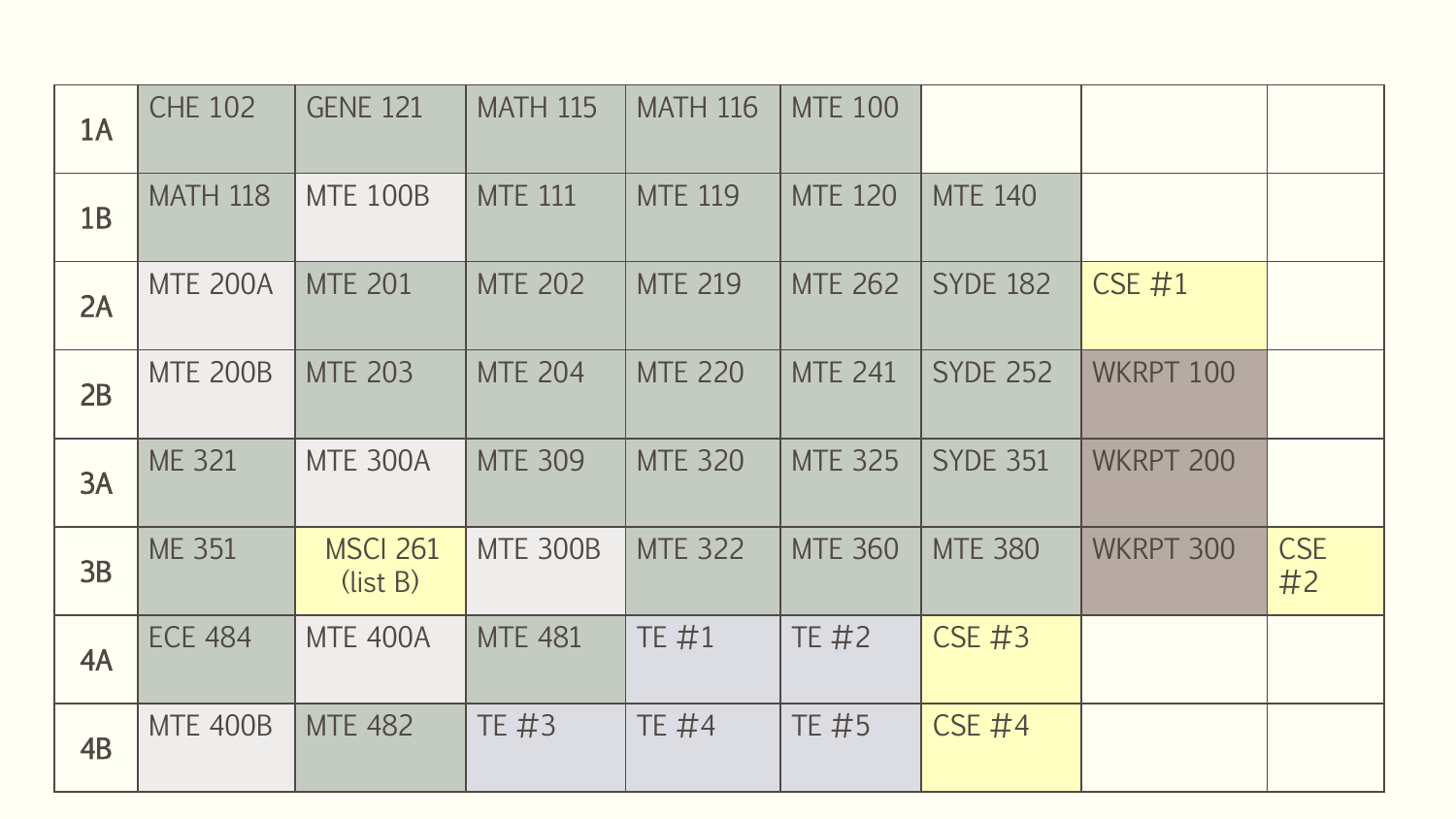# Course Enrollment and Quest

Fall 2020 – 2A term

- 1<sup>st</sup> CSE to choose
- Course selection week will occur May 21 to June 1
- You will be sent an email when to log into Quest to do this
- Liz will work with the Registrar's office to get your core courses on Quest every term
- If you have a service indicator on your record, you will not get pre-enrolled

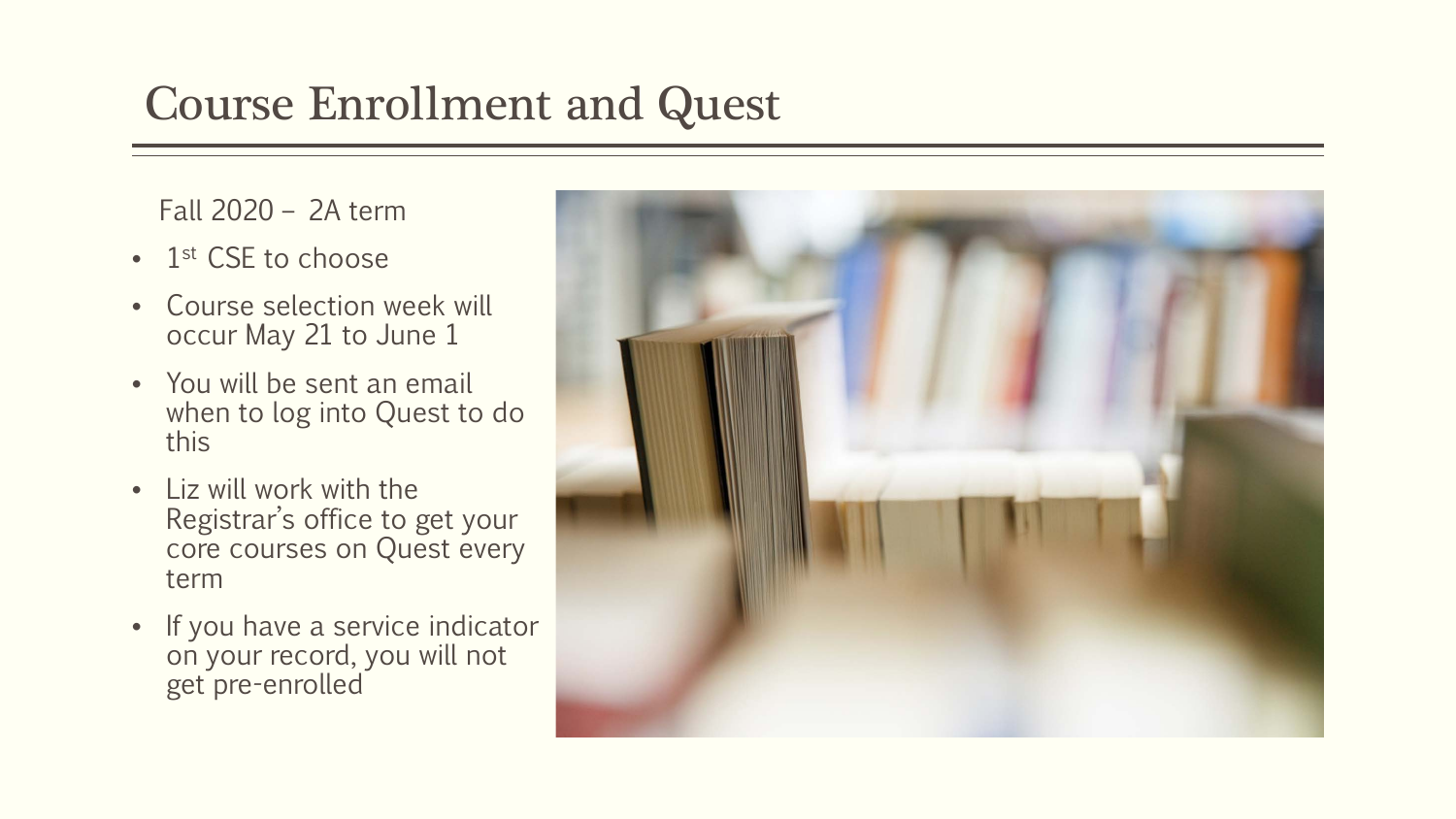# Course Enrollment and Quest

- If you miss course selection week, you can send an email to Liz and she will help you still get pre-enrolled
- You also get another opportunity to enroll during drop/add time where you get an appointment time in Quest, along with real enrollment July 20 & 21 up to term starting
- [https://uwaterloo.ca/quest/](https://uwaterloo.ca/quest/help/students/how-do-i/select-courses-future-term) help/students/how-doi/select-courses-future-term

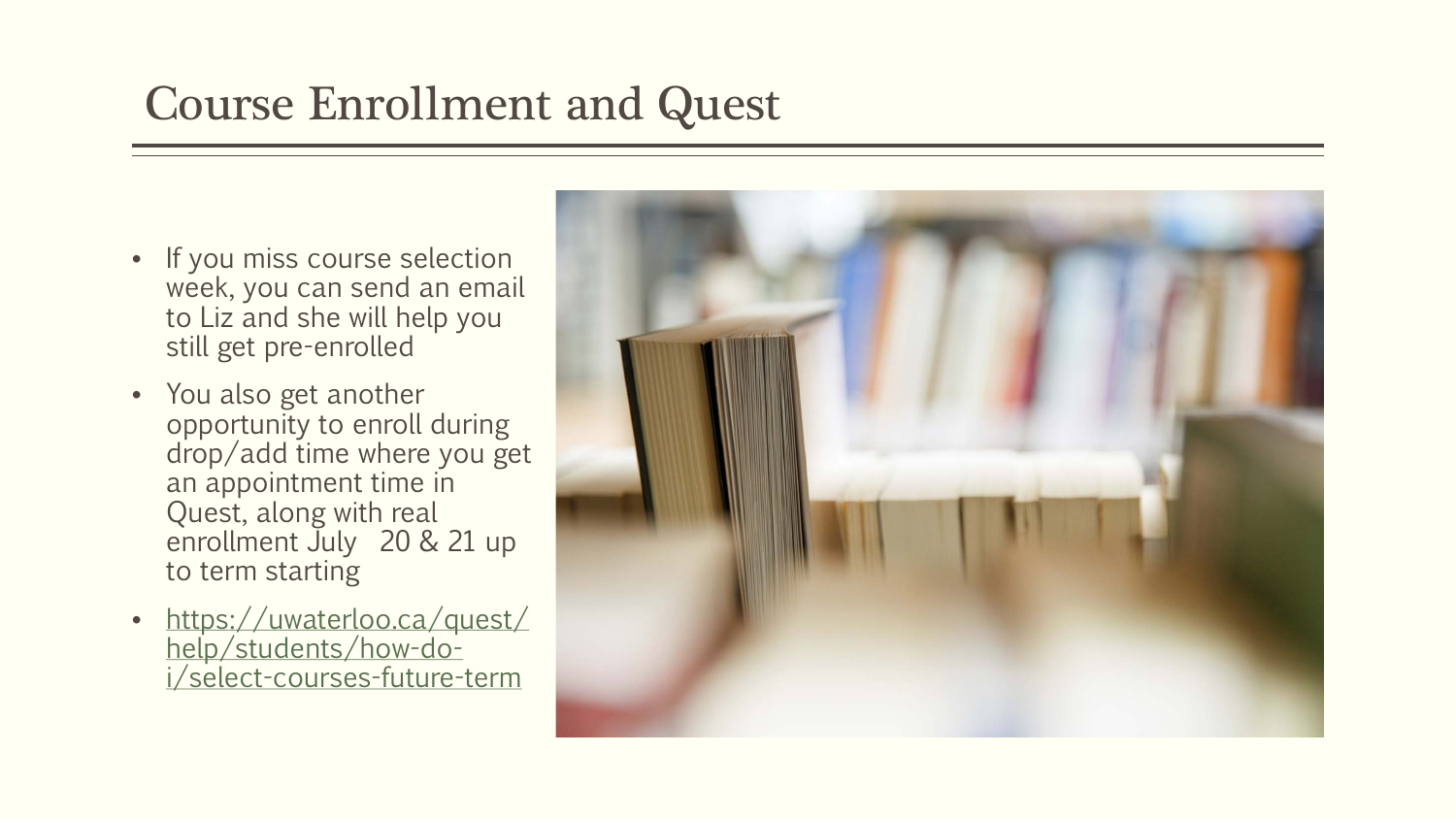## Personal Struggles or Extenuating Circumstances

- Seek help! you are not alone. Speak to your instructors, Counselling Services, your doctor, Academic Advisor, Student Wellness Co-ordinator, Director or Associate Chair of UG studies – even your classmates (buddy system).
- Personal issues or extenuating circumstances can interfere with your studies (eg. illness, hospitalization, family situations)
- Counselling Services in Needles Hall or E2 https://uwaterloo.ca/campus[wellness/counselling-services/individual-appointments](https://uwaterloo.ca/campus-wellness/counselling-services/individual-appointments) (offer individual appointments, group sessions, workshops)
- Campus Wellness [https://uwaterloo.ca/campus-wellness/urgent-help-and-emergency](https://uwaterloo.ca/campus-wellness/urgent-help-and-emergency-contacts)contacts
- AccessAbility Services in Needles Hall <https://uwaterloo.ca/accessability-services/> (have drop-in appointments, workshops, peer mentoring)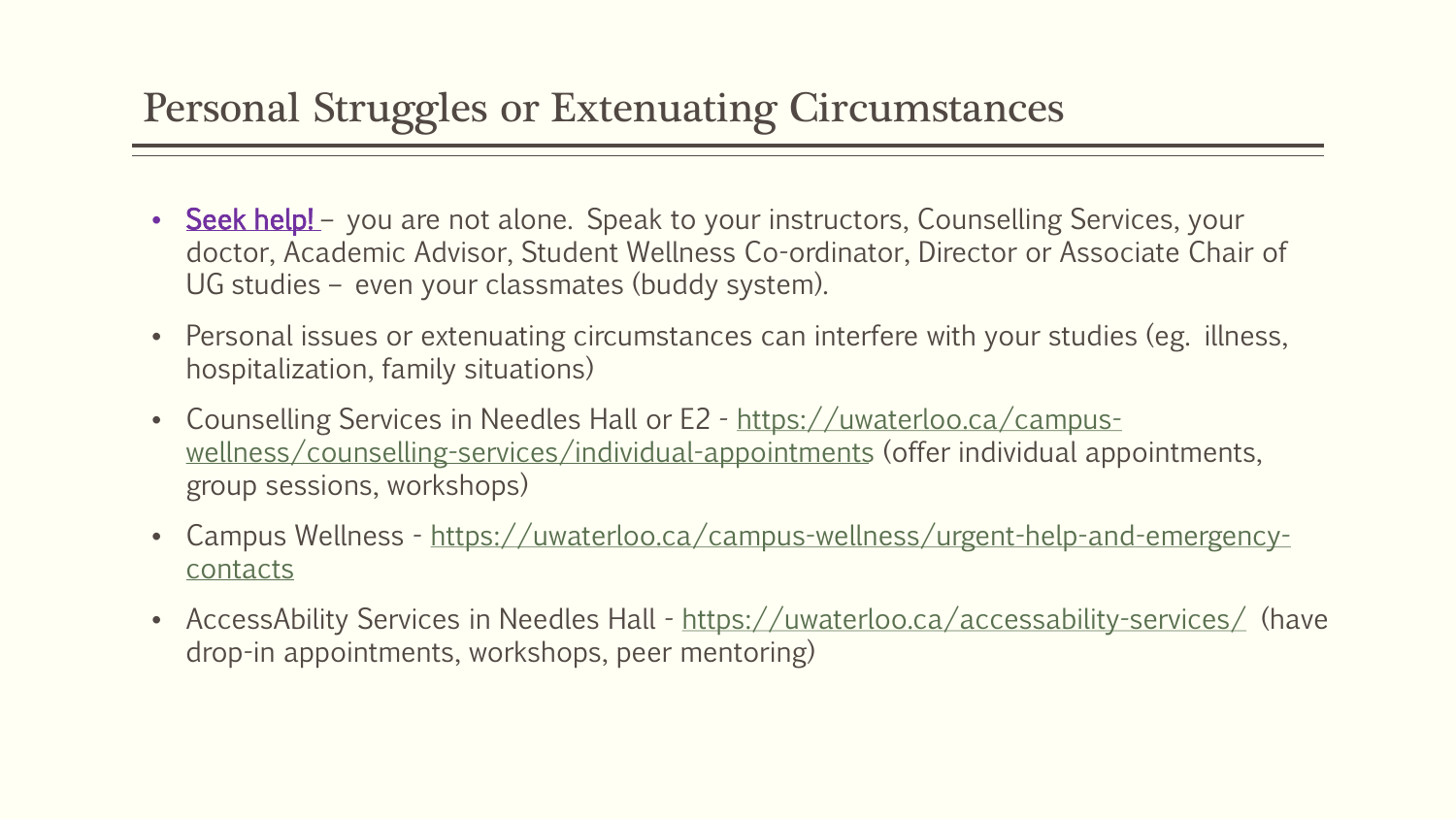### Documentation for Personal Struggles or Extenuating **Circumstances**

### • Extremely important!

- If you have personal issues or extenuating circumstances during the term, make sure you connect with the Undergrad office and speak to Liz or Sam right away
- Be sure to obtain supporting documentation (eg. letters from counsellors or doctors)
- If you are ill for a midterm or final exam, you are not excused unless you bring in a "Verification of illness" form from Health Services within 48 hrs outlining you are "severely" incapacitated. Your instructor and Liz should be contacted immediately so you do not get a "DNW" (did not write).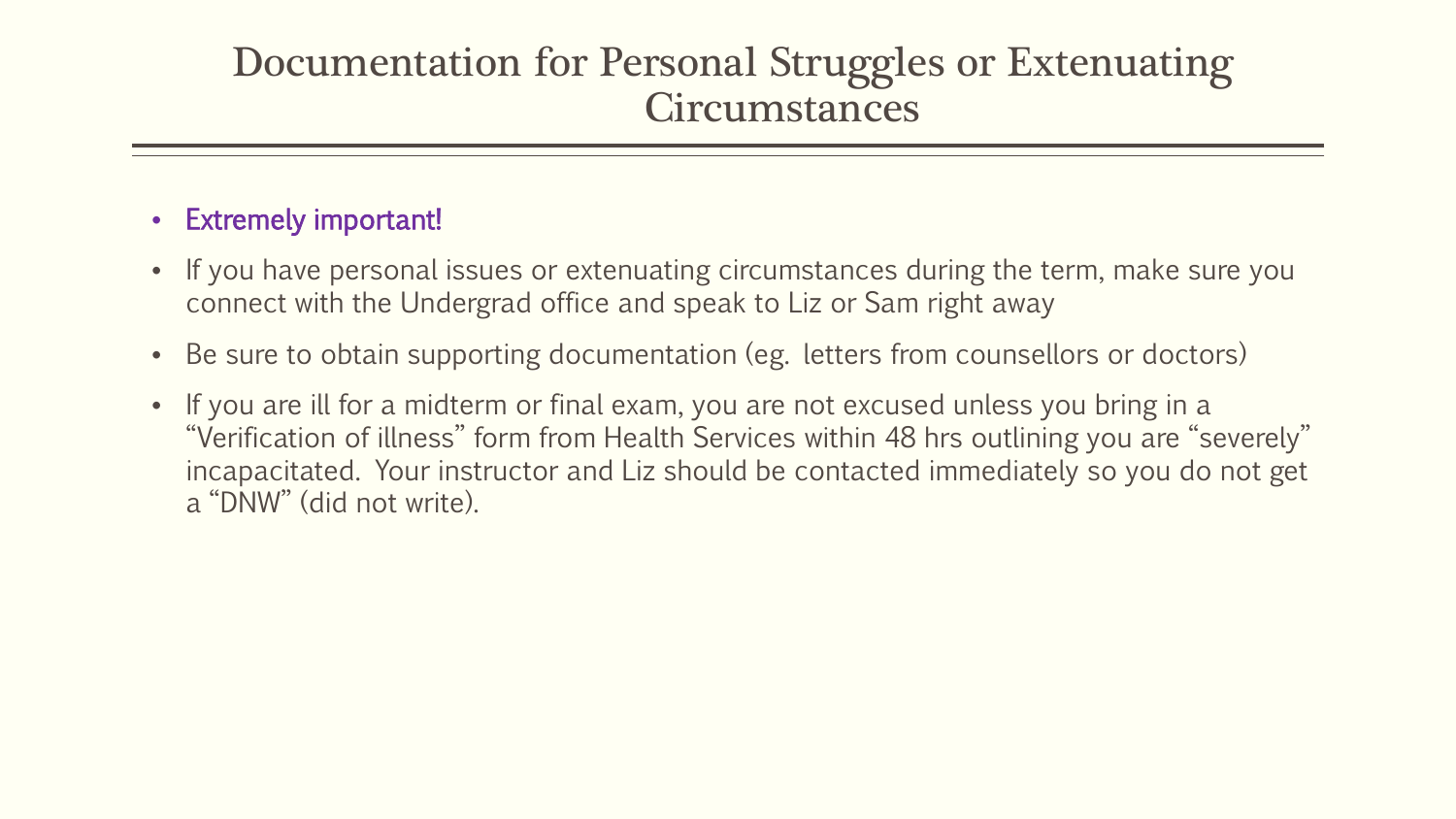| International Exchange                                                                                  | <b>Some Student Teams in MME</b>                                      |  |  |
|---------------------------------------------------------------------------------------------------------|-----------------------------------------------------------------------|--|--|
| $\blacktriangleright$ You may be interested in doing a 4 or 8                                           | UW Alternate Fuels Team (UWAFT)                                       |  |  |
| month exchange experience at other<br>Universities around the globe                                     | Waterloo Baja SAE Team                                                |  |  |
| $\blacktriangleright$ MTE students generally do this in 3rd yr                                          | <b>UW Clean Snowmobile Team</b>                                       |  |  |
| You must be in good standing<br>Þ.                                                                      | WATonomous                                                            |  |  |
| academically with $> 80\%$ cumulative<br><b>GPA</b>                                                     | <b>UW Robotics Team</b>                                               |  |  |
|                                                                                                         | <b>Waterloo Rocketry Team</b>                                         |  |  |
| $\blacktriangleright$ Takes about a year to pre-plan and a<br>talk will be held with Cindy Howe in your | <b>Waterloo Mars Rover Team</b>                                       |  |  |
| 2 yr                                                                                                    | https://uwaterloo.ca/mechanical-<br>mechatronics-engineering/student- |  |  |
|                                                                                                         | eams:                                                                 |  |  |